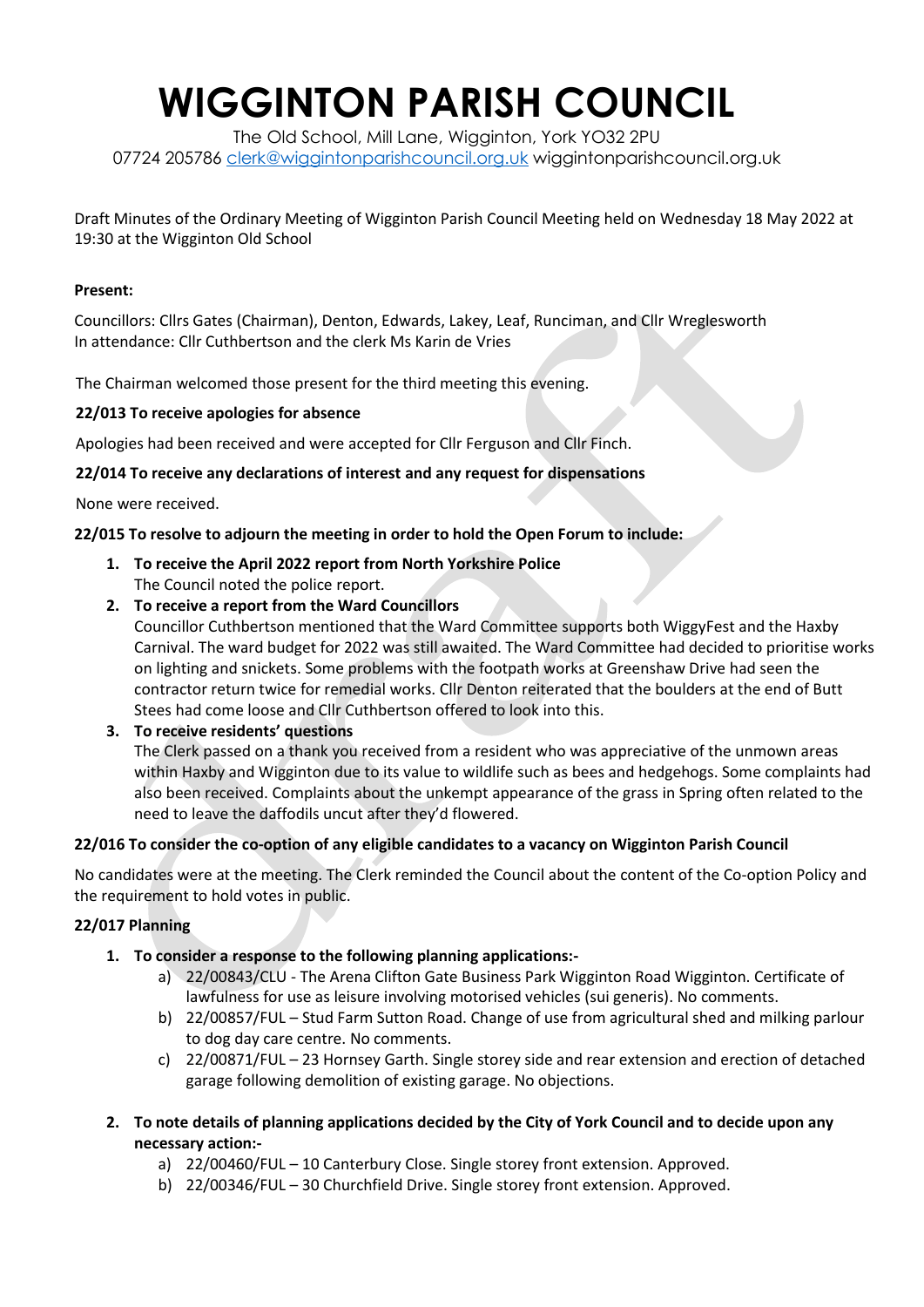- c) 21/01399/CPU York Riding School. Clifton Gate Business Park. Wigginton Road. Certificate of lawfulness for use as a track for children's ride-on electric vehicles. Refused.
- d) 22/00175/FUL Broad Oak Garth Sutton Road. Single storey rear extension after demolition of existing extension, relocate front entrance door and erect porch, replace existing timber windows with uPVC. Approved.
- **3. To consider ongoing planning matters and decide upon any necessary action to include:-** None.

## **22/018 To receive information and decide necessary action on village matters to include:**

**1. To receive an update regarding the village pond.**

The City of York ecologist, Eleanor Sorfleet, had sent information in relation to duck-proofing the pond's vegetation. No response had been received from the surveyors. An Environment Committee would be held to agree a specification for the works. A local resident had written to the Council in relation to planting schemes and the clerk was asked to continue to write to them that due to the works to be scheduled in the pond area, this would be premature.

- **2. To consider an update on the Queen's Platinum Jubilee celebrations** Cllr Gates commented that the preparations for WiggyFest were on track. Other celebrations within the village included a Jamboree in the Cottage Inn pub garden.
- **3. To note that the defibrillator has now been located** It was noted that the defibrillator had now been returned to the telephone box at the Black Horse.
- **4. To consider correspondence requesting additional defibrillators in Wigginton** This item was deferred.
- **5. To consider quotation for the purchase of spring flowers** It was RESOLVED to delegate to the clerk to purchase spring flowers for up to £300. Cllr Denton recommended geraniums due to lack of water in the planters and he suggested a Jubilee colour scheme. The kind donation by a resident would be used to purchase the flowers. Cllr Denton had started to prepare some of the planters and Cllr Gates offered to help with this.
- **6. To consider request for a plaque for the beech tree near the pond** This item was deferred.

### **22/019 Financial Matters and Governance**

## **1. To receive the Parish Council's Financial reports for April 2022**

It was RESOLVED to approve the budget monitoring and bank reconciliation up to the end of April. The bank balances at the end of April were £23,397.55 in the current account and £45,146.16 in the Skipton Building Society account.

|  | 2. To note the receipts:                                   |   |            |
|--|------------------------------------------------------------|---|------------|
|  | City of York. First half precept for 22/23                 |   | £ 32500.00 |
|  | Allotment rents received in April 2022                     | £ | 320.00     |
|  | Allotment rents received in May 2022                       | £ | 35.00      |
|  | 3. To confirm the payment of the following invoices:       |   |            |
|  | British Telecom. Broadband and Telephone                   | £ | 51.54      |
|  | <b>HSBC. Bank Charges March</b>                            | £ | 11.00      |
|  | It was RESOLVED to confirm the above payments of invoices  |   |            |
|  | 4. To approve the following invoices for payment:          |   |            |
|  | M.A.H. Gardening. Grass maintenance in April               | f | 1680.00    |
|  | Salaries and oncosts May                                   |   | £ 1386.85  |
|  | Clerk. Home working allowance May                          | £ | 26.00      |
|  | Giffgaff. Monthly plan                                     | £ | 6.00       |
|  | ICO                                                        | £ | 35.00      |
|  | It was RESOLVED to approve the above invoices for payment. |   |            |
|  |                                                            |   |            |

- **5. To consider quotations for a new website provider** The consideration of quotations was deferred to the Finance Committee.
- 6. **To consider a grant application for WiggyFest**